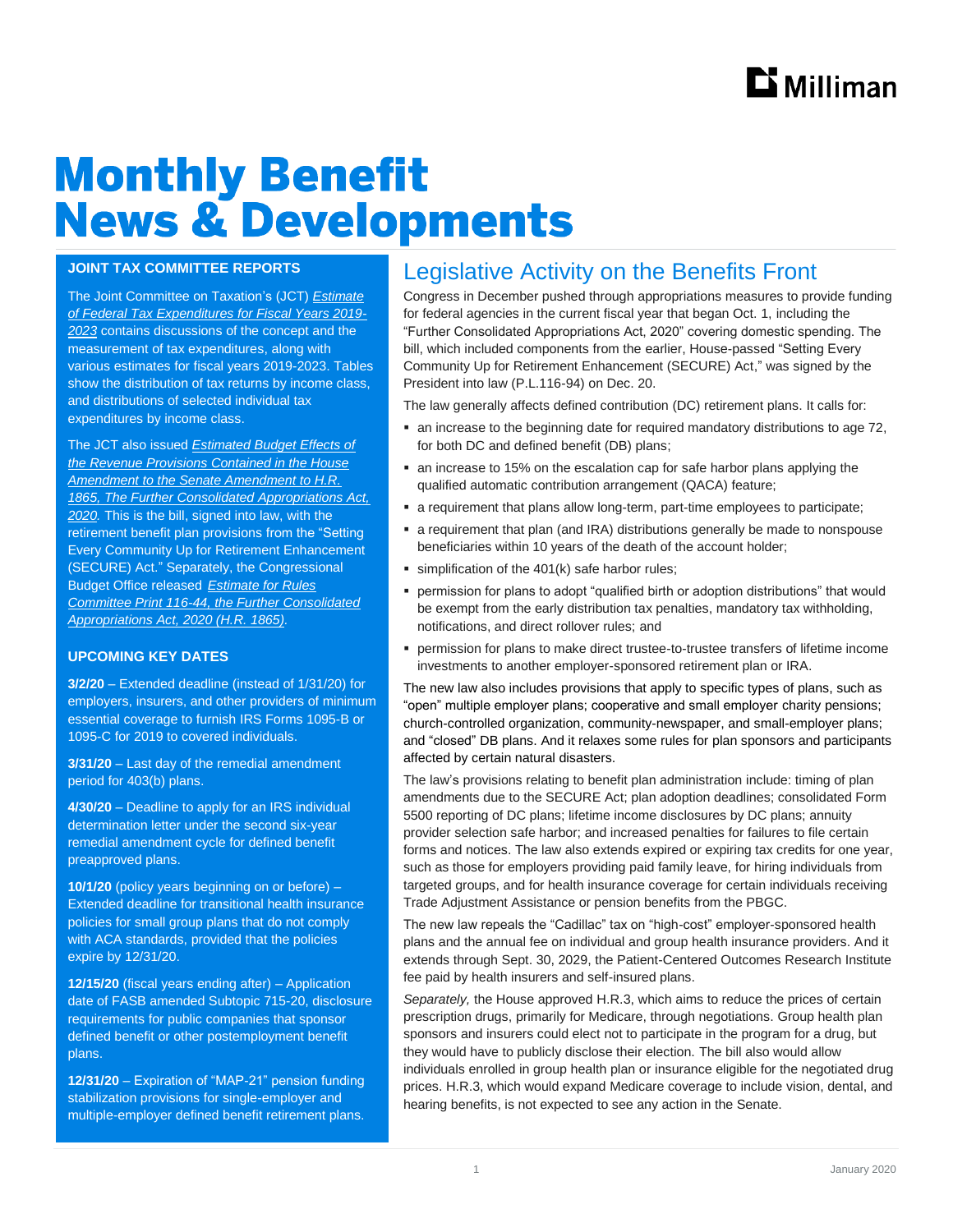### **CBO ON SOCIAL SECURITY FINANCES**

The Congressional Budget Office issued its annual update of its projections of the Social Security system's finances to incorporate newly available data and methodological improvements, in *[CBO's](https://www.cbo.gov/system/files/2019-12/55914-CBO-Social-Security-Comparison.pdf)  [Long-Term Social Security Projections: Changes](https://www.cbo.gov/system/files/2019-12/55914-CBO-Social-Security-Comparison.pdf)  [Since 2018 and Comparisons With the Social](https://www.cbo.gov/system/files/2019-12/55914-CBO-Social-Security-Comparison.pdf)  [Security Trustees' Projections.](https://www.cbo.gov/system/files/2019-12/55914-CBO-Social-Security-Comparison.pdf)* The report shows the CBO's latest long-term budget projections in June 2019 and compares those with the ones CBO prepared in 2018 with the latest projections by the Social Security trustees.

#### **CENSUS ON PUBLIC PENSIONS**

The U.S. Census released *[Summary of the](https://www.census.gov/content/dam/Census/library/publications/2019/econ/g19qspp3.pdf)  [Quarterly Survey of Public Pensions for 2019: Q3,](https://www.census.gov/content/dam/Census/library/publications/2019/econ/g19qspp3.pdf)*  showing that for the 100 largest public employee pension systems in the country, assets (cash and investments) totaled \$3,974.6 billion in the third quarter of 2019, increasing by 0.9% from the second quarter of 2019 level of \$3,938.7 billion. Compared with the same quarter in 2018, assets for these major public pension systems increased 2.2% from \$3,890.6 billion.

#### **GAO ON DEPARTMENTAL OVERSIGHT OF MENTAL HEALTH/SUBSTANCE USE PARITY**

The Government Accountability Office's *[Mental](https://www.gao.gov/assets/710/703239.pdf)  [Health and Substance Use:](https://www.gao.gov/assets/710/703239.pdf) State and Federal [Oversight of Compliance with Parity Requirements](https://www.gao.gov/assets/710/703239.pdf)  [Varies](https://www.gao.gov/assets/710/703239.pdf)* notes that before 2008, many health insurance plans provided lower benefits for mental health care than other types of medical care. Congress set parity requirements to help address this discrepancy. The Departments of Labor and Health and Human Services commonly find violations of parity requirements in reviews based on unrelated complaints or information, and that the agencies only base a few reviews on potential parity violations. The GAO recommended the agencies evaluate the effectiveness of their oversight approaches.

#### **NLRB REVERSES PAST PRECEDENTS**

The National Labor Relations Board overturned significant Obama-era precedents related to: *[confidentiality rules for workplace investigations](https://www.nlrb.gov/news-outreach/news-story/board-approves-greater-confidentiality-workplace-investigations)*; *[employees' use of company email accounts for](https://www.nlrb.gov/news-outreach/news-story/board-restores-employers%E2%80%99-right-restrict-use-email)  [Section 7 activities](https://www.nlrb.gov/news-outreach/news-story/board-restores-employers%E2%80%99-right-restrict-use-email)*; and *[the cessation of dues](https://www.nlrb.gov/news-outreach/news-story/board-restores-longstanding-union-dues-checkoff-rule)  [checkoff arrangements after the expiration of](https://www.nlrb.gov/news-outreach/news-story/board-restores-longstanding-union-dues-checkoff-rule)  [collective bargaining agreements](https://www.nlrb.gov/news-outreach/news-story/board-restores-longstanding-union-dues-checkoff-rule)*. The NLRB also restored *[longstanding arbitral deferral standards](https://www.nlrb.gov/news-outreach/news-story/board-restores-longstanding-arbitral-deferral-standards)* and issued a *[final rule](https://www.govinfo.gov/content/pkg/FR-2019-12-18/pdf/2019-26920.pdf)* making a series of modifications to the Board's representation case procedures.

## Regulatory Roundup

**JOINTLY FROM TREASURY/LABOR/HEALTH AND HUMAN SERVICES:**

 *Draft Model Disclosure – [Internet-Based Self-Service Tool](https://www.dol.gov/sites/dolgov/files/ebsa/laws-and-regulations/laws/affordable-care-act/for-employers-and-advisers/transparency-in-coverage-draft-model-disclosure.pdf)*; *[Negotiated Rate File –](https://www.dol.gov/sites/dolgov/files/ebsa/laws-and-regulations/laws/affordable-care-act/for-employers-and-advisers/transparency-in-coverage-negotiated-rate-file.pdf) [Data Elements](https://www.dol.gov/sites/dolgov/files/ebsa/laws-and-regulations/laws/affordable-care-act/for-employers-and-advisers/transparency-in-coverage-negotiated-rate-file.pdf)*; and *[Allowed Amounts File –](https://www.dol.gov/sites/dolgov/files/ebsa/laws-and-regulations/laws/affordable-care-act/for-employers-and-advisers/transparency-in-coverage-allowed-amounts-file.pdf) Data Elements*, supporting the proposed rule, published in November 2019, on price and quality transparency by group health plans and insurers.

**FROM THE DEPARTMENT OF TREASURY/IRS:**

- *[Proposed rule](https://www.govinfo.gov/content/pkg/FR-2019-12-20/pdf/2019-26116.pdf)* on limiting the tax deduction for certain employee remuneration in excess of \$1 million.
- **[Revenue Procedure 2020-10,](https://www.irs.gov/pub/irs-drop/rp-20-10.pdf)** providing the dates for the third six-year remedial amendment cycle for preapproved defined benefit plans and the on-cycle submission period for application submissions for opinion letters for preapproved defined benefit plans.
- *[Revenue Procedure 2020-9,](https://www.irs.gov/pub/irs-drop/rp-20-09.pdf)* extending the deadline for preapproved plans to adopt an interim amendment for the recent hardship distribution regulations.
- *[Revenue Procedures 2020-1 through 2020-4,](https://www.irs.gov/pub/irs-irbs/irb20-01.pdf)* providing guidance on the IRS issuance of rulings, determination letters, and technical advice – including on employee benefits – for 2020.
- *[Notice 2020-5](https://www.irs.gov/pub/irs-drop/n-20-05.pdf)*, providing the 2020 standard mileage rates.
- *[Notice 2020-3,](https://www.irs.gov/pub/irs-drop/n-20-03.pdf)* guidance on 2020 withholding from periodic payments for pensions, annuities, and certain other deferred income, including the default rate of withholding.
- *[Notice 2019-67](https://www.irs.gov/pub/irs-drop/n-19-67.pdf)*, updating mortality improvement rates and static mortality tables for defined benefit pension plans for 2021.
- *[Notice 2019-64](https://www.irs.gov/pub/irs-drop/n-19-64.pdf)*, specifying the 2019 Required Amendments List, applicable to both qualified individually designed plans and 403(b) individually designed plans.
- *[Notice 2019-63](https://www.irs.gov/pub/irs-drop/n-19-63.pdf)*, extending the due date for furnishing Forms 1095-C and 1095-B to individuals regarding healthcare coverage; *[Publication 5223,](https://www.irs.gov/pub/irs-pdf/p5223.pdf) General Rules and Specifications for Affordable Care Act Substitute Forms 1095-A, 1094-B, 1095-B, 1094-C, and 1095-C*; and final 2019 forms and instructions*[: Form 1095-](https://www.irs.gov/pub/irs-pdf/f1095c.pdf) [C;](https://www.irs.gov/pub/irs-pdf/f1095c.pdf) [Form 1094-C;](https://www.irs.gov/pub/irs-pdf/f1094c.pdf) [1094-C and 1095-C instructions;](https://www.irs.gov/pub/irs-pdf/i109495c.pdf) [Form 1095-B;](https://www.irs.gov/pub/irs-pdf/f1095b.pdf) [Form 1094-B](https://www.irs.gov/pub/irs-pdf/f1094b.pdf)* and *[1094-B and 1095-B instructions](https://www.irs.gov/pub/irs-pdf/i109495b.pdf)*.
- **[Publication 5213](https://www.irs.gov/pub/irs-pdf/p5213.pdf), on the health insurance provider fee for the 2020 fee year.**

Final *[Form W-4 \(2020\)](https://www.irs.gov/pub/irs-pdf/fw4.pdf)*, *Employee's Withholding Certificate.*

**FROM THE DEPARTMENT OF LABOR:**

- *[Final rule](https://www.govinfo.gov/content/pkg/FR-2019-12-16/pdf/2019-26447.pdf)* and *[fact sheet](https://www.dol.gov/sites/dolgov/files/WHD/fact-sheets/fs-2019-regular-rate.pdf)* on the Fair Labor Standards Act's "regular rate of pay."
- *[Private Pension Plan Bulletin](https://www.dol.gov/sites/dolgov/files/EBSA/researchers/statistics/retirement-bulletins/private-pension-plan-bulletins-abstract-2017.pdf)* Abstract of 2017 Form 5500 Annual Reports Data Extracted on July 19, 2019.
- Office of Inspector General *[Semiannual Report to Congress](https://www.oversight.gov/sites/default/files/oig-sa-reports/OIG%20Semiannual%20Report%20to%20the%20Congress%20for%20the%20period%20April%201%202019%20through%20September%2030%202019.pdf)*.

**FROM THE PENSION BENEFIT GUARANTY CORPORATION:**

- *[Final rule](https://www.govinfo.gov/content/pkg/FR-2019-12-09/pdf/2019-26456.pdf)* with a table used for determining expected retirement ages for participants in pension plans undergoing distress or involuntary termination with valuation dates falling in 2020.
- A *[notice](https://www.govinfo.gov/content/pkg/FR-2019-12-10/pdf/2019-26519.pdf?utm_campaign=subscription+mailing+list&utm_source=federalregister.gov&utm_medium=email)* approving, effective Jan. 1, 2020, the American Arbitration Association's (AAA) alternative arbitration procedure.
- *[2019 Annual Report of the PBGC Participant and Plan Sponsor Advocate](https://www.pbgc.gov/sites/default/files/pbgc-advocate-report-2019.pdf)*.

**FROM THE EQUAL EMPLOYMENT OPPORTUNITY COMMISSION:**

 An *[announcement](https://www.eeoc.gov/eeoc/newsroom/wysk/recission_mandatory_arbitration.cfm)* rescinding mandatory binding arbitration of employment discrimination disputes as a condition of employment.